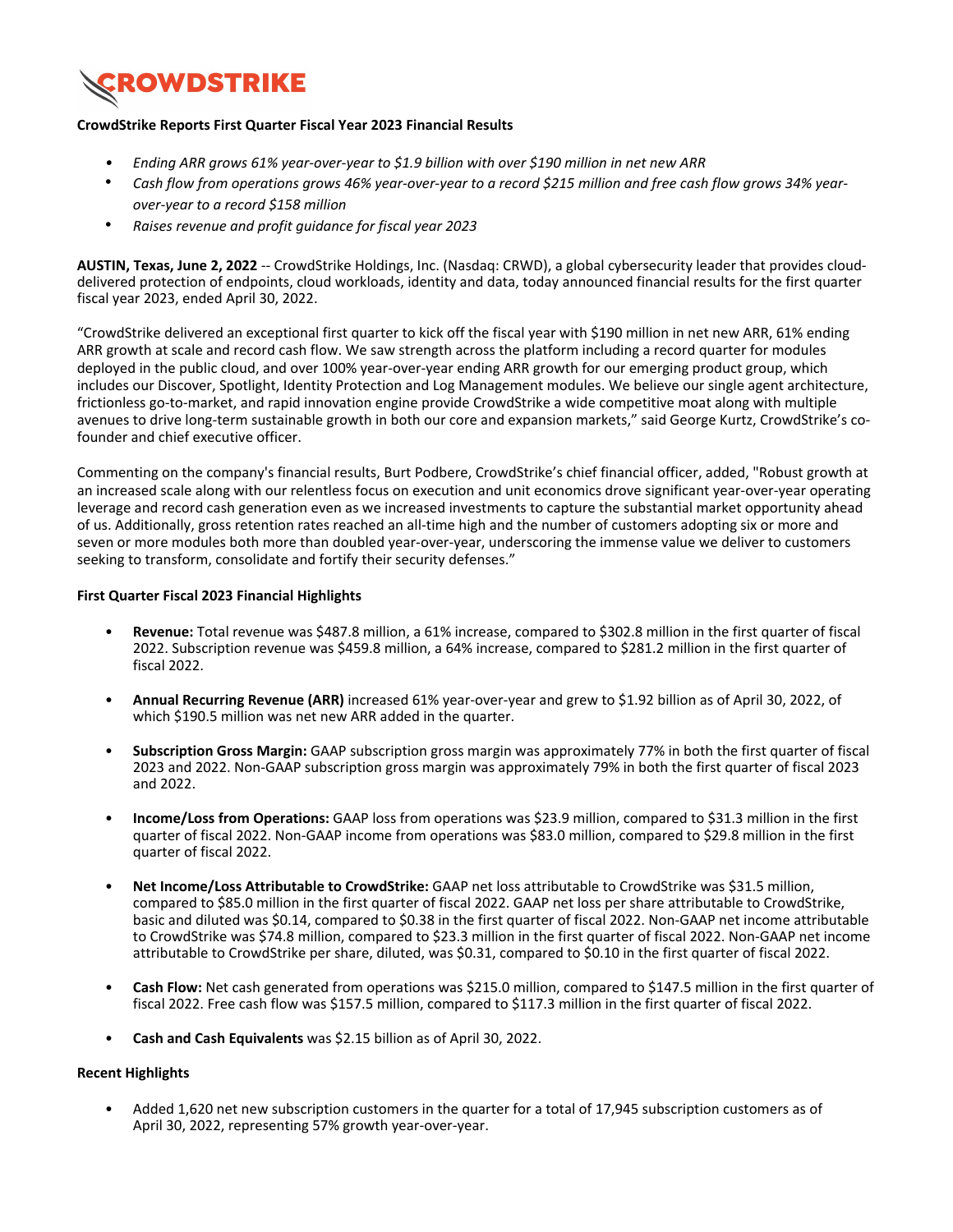- CrowdStrike's subscription customers that have adopted four or more modules, five or more modules and six or more modules increased to 71%, 59%, and 35%, respectively, as of April 30, 2022. Additionally, CrowdStrike customers with seven or more modules reached 19% as of April 30, 2022.
- Introduced new adversary-focused Cloud Native Application Protection Platform (CNAPP) capabilities to accelerate threat hunting for cloud environments.
- Announced a strategic partnership with Mandiant to help joint customers investigate, remediate and defend against cybersecurity threats.
- Expanded its strategic partnership with Cloudflare with technology integrations to strengthen the Zero Trust posture of joint customers.
- Received Impact Level 4 (IL-4) authorization from the U.S. Defense Information Systems Agency, enabling CrowdStrike to deploy to a broad range of the Department of Defense and Defense Industrial Base customers.
- Qualified as a recommended Advanced Persistent Threat response service provider by the German Federal Office for Information Security.
- Named a Leader in in The Forrester Wave<sup>rm</sup>: Cybersecurity Incident Response Services, Q1 2022 report<sup>1</sup> and The Forrester Wave™: Endpoint Detection and Response Providers, Q2 2022 report<sup>2</sup> in which Forrester stated, "CrowdStrike dominates in EDR while building its future in XDR and Zero Trust. CrowdStrike continues to demonstrate excellence in its EDR offering through a context-rich UI infused with high-quality, in-depth threat intelligence."
- Ranked #1 in 2021 for revenue in Managed Detection and Response for Managed Security Services in the Gartner<sup>®</sup> Market Share: Managed Security Services, Worldwide, 2021 report<sup>3</sup>.
- Achieved 100% prevention with comprehensive visibility and actionable alerts in the fourth round of the MITRE Engenuity ATT&CK® Enterprise Evaluations. CrowdStrike was the only vendor to demonstrate native and unified Zero Trust and identity protection capabilities in its platform.
- Named one of the 2022 top 100 Best Companies to Work For by Fortune and global research and consulting firm, Great Place to Work<sup>®</sup>.

### **Financial Outlook**

CrowdStrike is providing the following guidance for the second quarter of fiscal 2023 (ending July 31, 2022) and increasing its guidance for fiscal year 2023 (ending January 31, 2023):

|                                                                                                                            | Q2 FY23<br>Guidance       | Full Year FY23<br>Guidance    |
|----------------------------------------------------------------------------------------------------------------------------|---------------------------|-------------------------------|
| Total revenue                                                                                                              | \$512.7 - \$516.8 million | \$2,190.5 - \$2,205.8 million |
| Non-GAAP income from operations                                                                                            | \$70.4 - \$73.3 million   | \$306.5 - \$317.8 million     |
| Non-GAAP net income attributable to CrowdStrike                                                                            | \$64.9 - \$67.9 million   | \$283.3 - \$294.6 million     |
| Non-GAAP net income per share attributable to CrowdStrike<br>common stockholders, diluted                                  | $$0.27 - $0.28$$          | $$1.18 - $1.22$               |
| Weighted average shares used in computing Non-GAAP net<br>income per share attributable to common stockholders,<br>diluted | 240 million               | 241 million                   |

These statements are forward-looking and actual results may differ materially as a result of many factors. Refer to the Forward-Looking Statements safe harbor below for information on the factors that could cause our actual results to differ materially from these forward-looking statements.

Guidance for non-GAAP financial measures excludes stock-based compensation expense, amortization expense of acquired intangible assets, including purchased patents, amortization of debt issuance costs and discount, legal reserve and settlement charges or benefits, gain (loss) and other income from strategic investments, and acquisition-related expenses. We have not provided the most directly comparable GAAP measures because certain items are out of our control or cannot be reasonably predicted. Accordingly, a reconciliation for non-GAAP income from operations, non-GAAP net income attributable to CrowdStrike, and non-GAAP net income per share attributable to CrowdStrike common stockholders is not available without unreasonable effort.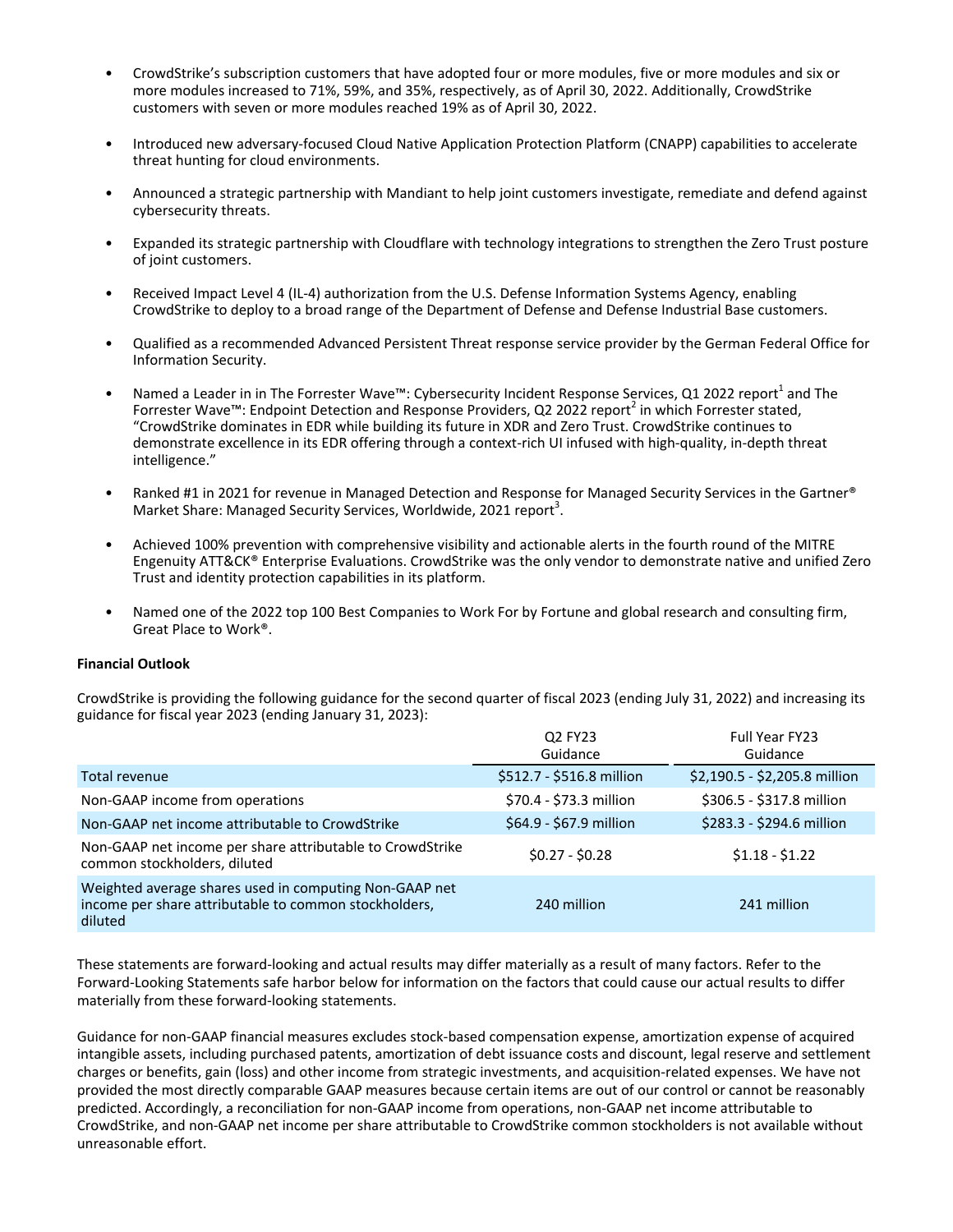### **Conference Call Information**

CrowdStrike will host a conference call for analysts and investors to discuss its earnings results for the first quarter of fiscal 2023 and outlook for its fiscal second quarter and fiscal year 2023 today at 2:00 p.m. Pacific time (5:00 p.m. Eastern time). A recorded webcast of the event will also be available for one year on the CrowdStrike Investor Relations website ir.crowdstrike.com.

| Date:           | June 2, 2022                                    |
|-----------------|-------------------------------------------------|
| Time:           | 2:00 p.m. Pacific time / 5:00 p.m. Eastern time |
| Dial-in number: | 409-937-8967, conference ID: 8957764            |
| Webcast:        | ir.crowdstrike.com                              |

### **Forward-Looking Statements**

This press release contains forward-looking statements that involve risks and uncertainties, including statements regarding our future growth, and future financial and operating performance, including our financial outlook for the fiscal second quarter and fiscal year 2023. There are a significant number of factors that could cause actual results to differ materially from statements made in this press release, including: risks associated with managing our rapid growth; our ability to identify and effectively implement the necessary changes to address execution challenges; the impact of the COVID-19 pandemic on our and our customers' business; our limited experience with new product and subscription and support introductions and the risks associated with new products and subscription and support offerings, including the risk of defects, errors, or vulnerabilities; our ability to attract new and retain existing customers; our ability to successfully integrate acquisitions; the failure to timely develop and achieve market acceptance of new products and subscriptions as well as existing products and subscriptions and support; our ability to collaborate and integrate our products with offerings from other parties to deliver benefits to customers; rapidly evolving technological developments in the market for security products and subscription and support offerings; length of sales cycles; and general market, political, economic, and business conditions, including those related to COVID-19 and geopolitical uncertainty.

Additional risks and uncertainties that could affect our financial results are included in the filings we make with the Securities and Exchange Commission ("SEC") from time to time, particularly under the captions "Risk Factors" and "Management's Discussion and Analysis of Financial Condition and Results of Operations", including our most recently filed Annual Report on Form 10-K and subsequent filings.

You should not rely on these forward-looking statements, as actual outcomes and results may differ materially from those contemplated by these forward-looking statements as a result of such risks and uncertainties. All forward-looking statements in this press release are based on information available to us as of the date hereof, and we do not assume any obligation to update the forward-looking statements provided to reflect events that occur or circumstances that exist after the date on which they were made.

### **Use of Non-GAAP Financial Information**

We believe that the presentation of non-GAAP financial information provides important supplemental information to management and investors regarding financial and business trends relating to our financial condition and results of operations. For further information regarding these non-GAAP measures, including the reconciliation of these non-GAAP financial measures to their most directly comparable GAAP financial measures, please refer to the financial tables below, as well as the "Explanation of Non-GAAP Financial Measures" section of this press release.

### **Channels for Disclosure of Information**

We intend to announce material information to the public through the CrowdStrike Investor Relations website [ir.crowdstrike.com,](ir.crowdstrike.com) SEC filings, press releases, public conference calls, and public webcasts. We use these channels, as well as social media and our [blog](https://www.crowdstrike.com/blog/), to communicate with our investors, customers, and the public about our company, our offerings, and other issues. It is possible that the information we post on social media and our blog could be deemed to be material information. As such, we encourage investors, the media, and others to follow the channels listed above, including the social media channels listed on our investor relations website, and to review the information disclosed through such channels. Any updates to the list of disclosure channels through which we will announce information will be posted on the investor relations page on our website.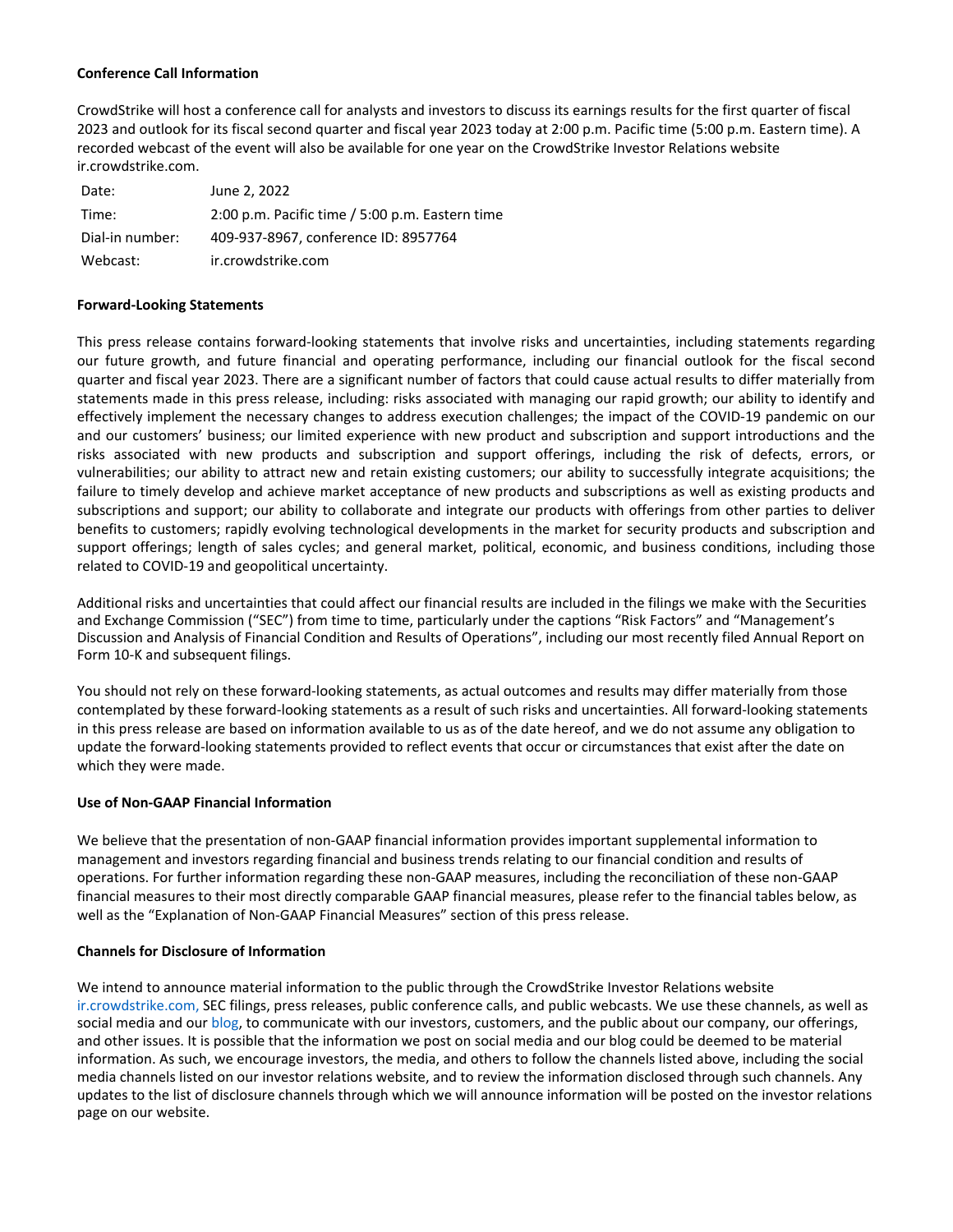### **Reports Referenced and Disclaimers**

- 1. The Forrester Wave™: Cybersecurity Incident Response Services, Q1 2022.
- 2. The Forrester Wave™: Endpoint Detection and Response Providers, Q2 2022.
- 3. Gartner, "Market Share: Managed Security Services, Worldwide, 2021", Hardeep Singh, Mark Wah, April 11, 2022.

GARTNER is a registered trademark and service mark of Gartner, Inc. and/or its affiliates in the U.S. and internationally and is used herein with permission. All rights reserved. Gartner does not endorse any vendor, product or service depicted in its research publications, and does not advise technology users to select only those vendors with the highest ratings or other designation. Gartner research publications consist of the opinions of Gartner's research organization and should not be construed as statements of fact. Gartner disclaims all warranties, expressed or implied, with respect to this research, including any warranties of merchantability or fitness for a particular purpose.

### **About CrowdStrike Holdings**

CrowdStrike Holdings, Inc. is a global cybersecurity leader that provides cloud-delivered protection of endpoints, cloud workloads, identity and data.

Powered by the CrowdStrike Security Cloud and advanced artificial intelligence, the CrowdStrike Falcon® platform delivers better outcomes to customers through rapid and scalable deployment, superior protection and performance, reduced complexity and immediate time-to-value.

CrowdStrike Falcon leverages a single lightweight-agent architecture with integrated cloud modules spanning multiple security markets, including corporate workload security, managed security services, security and vulnerability management, IT operations management, threat intelligence services, identity protection and log management.

For more information, please visit: <ir.crowdstrike.com>

CrowdStrike, the CrowdStrike logo, and other CrowdStrike marks are trademarks and/or registered trademarks of CrowdStrike, Inc., or its affiliates or licensors. Other words, symbols, and company product names may be trademarks of the respective companies with which they are associated.

### **Investor Relations Contact**

CrowdStrike Holdings, Inc. Maria Riley, Vice President of Investor Relations investors@crowdstrike.com 669-721-0742

### **Press Contact**

CrowdStrike Holdings, Inc. Kevin Benacci, Sr. Director, Corporate Communications press@crowdstrike.com 216-409-5055 **###**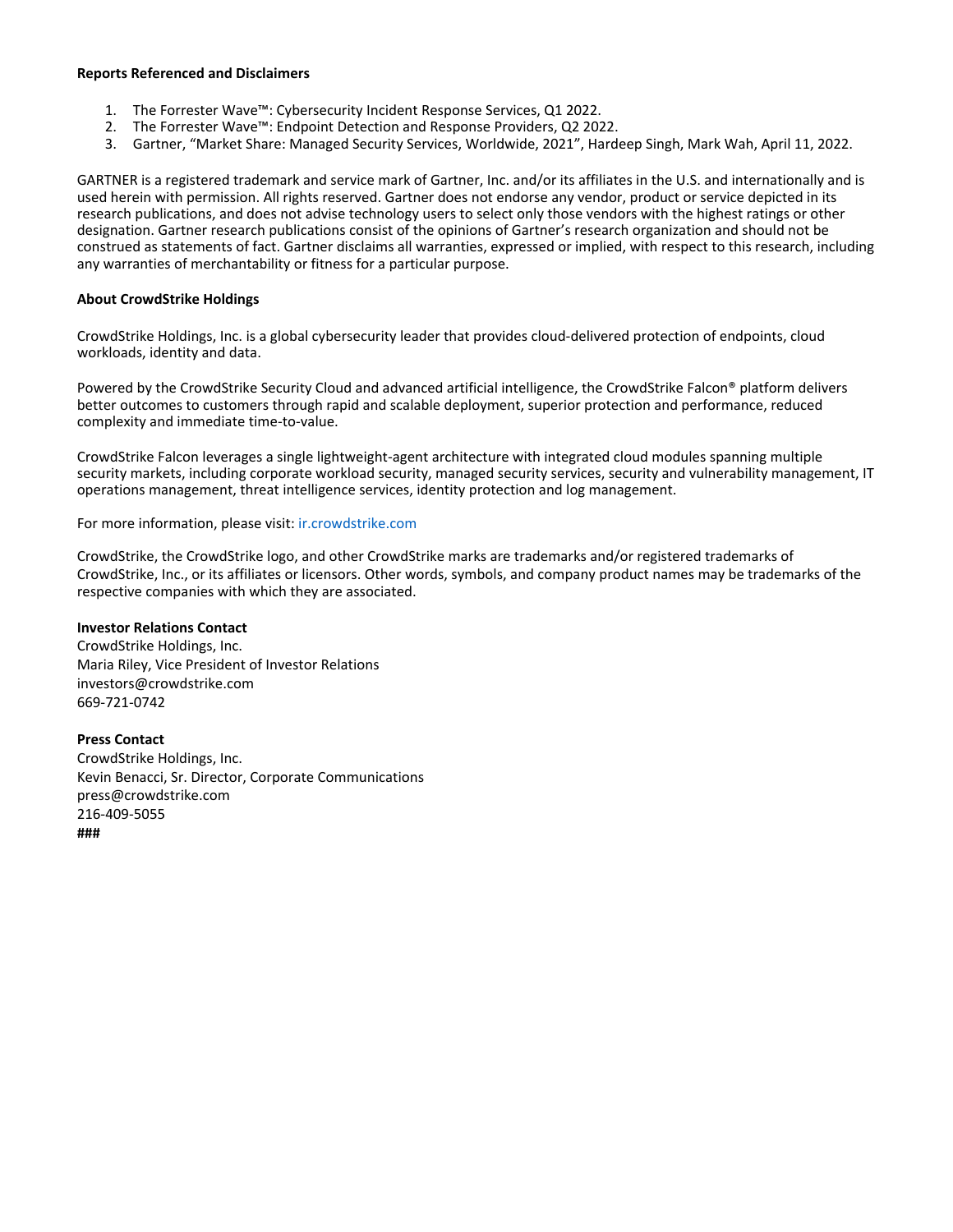### **Condensed Consolidated Statements of Operations**

(in thousands, except per share amounts)

(unaudited)

|                                                                                                                                    | Three Months Ended April 30, |               |     |           |
|------------------------------------------------------------------------------------------------------------------------------------|------------------------------|---------------|-----|-----------|
|                                                                                                                                    |                              | 2022          |     | 2021      |
| Revenue                                                                                                                            |                              |               |     |           |
| Subscription                                                                                                                       | \$                           | 459,822       | Ŝ.  | 281,228   |
| <b>Professional services</b>                                                                                                       |                              | 28,012        |     | 21,615    |
| Total revenue                                                                                                                      |                              | 487,834       |     | 302,843   |
| Cost of revenue                                                                                                                    |                              |               |     |           |
| Subscription <sup>(1)(2)</sup>                                                                                                     |                              | 107,942       |     | 64,903    |
| Professional services <sup>(1)</sup>                                                                                               |                              | 18,890        |     | 13,602    |
| Total cost of revenue                                                                                                              |                              | 126,832       |     | 78,505    |
| Gross profit                                                                                                                       |                              | 361,002       |     | 224,338   |
| Operating expenses                                                                                                                 |                              |               |     |           |
| Sales and marketing (1)(2)                                                                                                         |                              | 193,532       |     | 135,131   |
| Research and development <sup>(1)</sup>                                                                                            |                              | 123,399       |     | 78,180    |
| General and administrative (1)(2)(3)                                                                                               |                              | 67,954        |     | 42,374    |
| Total operating expenses                                                                                                           |                              | 384,885       |     | 255,685   |
| Loss from operations                                                                                                               |                              | (23, 883)     |     | (31, 347) |
| Interest expense <sup>(4)</sup>                                                                                                    |                              | (6, 298)      |     | (6, 230)  |
| Other income, net <sup>(5)</sup>                                                                                                   |                              | 3,212         |     | 4,768     |
| Loss before provision for income taxes                                                                                             |                              | (26,969)      |     | (32, 809) |
| Provision for income taxes <sup>(6)</sup>                                                                                          |                              | 3,440         |     | 50,062    |
| Net loss                                                                                                                           |                              | (30, 409)     |     | (82, 871) |
| Net income attributable to non-controlling interest                                                                                |                              | 1,114         |     | 2,178     |
| Net loss attributable to CrowdStrike                                                                                               | \$                           | $(31,523)$ \$ |     | (85, 049) |
| Net loss per share attributable to CrowdStrike common stockholders, basic and diluted                                              |                              | (0.14)        | -\$ | (0.38)    |
| Weighted-average shares used in computing net loss per share attributable to CrowdStrike common<br>stockholders, basic and diluted |                              | 231,179       |     | 224,153   |

(1) Includes stock-based compensation expense as follows (in thousands):

\_\_\_\_\_\_\_\_\_\_\_\_\_\_\_\_\_\_\_\_\_\_\_\_\_\_\_\_\_

|                                        | Three Months Ended April 30, |         |      |        |
|----------------------------------------|------------------------------|---------|------|--------|
|                                        | 2022                         |         | 2021 |        |
| Subscription cost of revenue           | Ş                            | 6,578   | S    | 4,285  |
| Professional services cost of revenue  |                              | 3,001   |      | 2,028  |
| Sales and marketing                    |                              | 26,710  |      | 17,414 |
| Research and development               |                              | 34,036  |      | 17,801 |
| General and administrative             |                              | 32,169  |      | 12,834 |
| Total stock-based compensation expense |                              | 102,494 |      | 54,362 |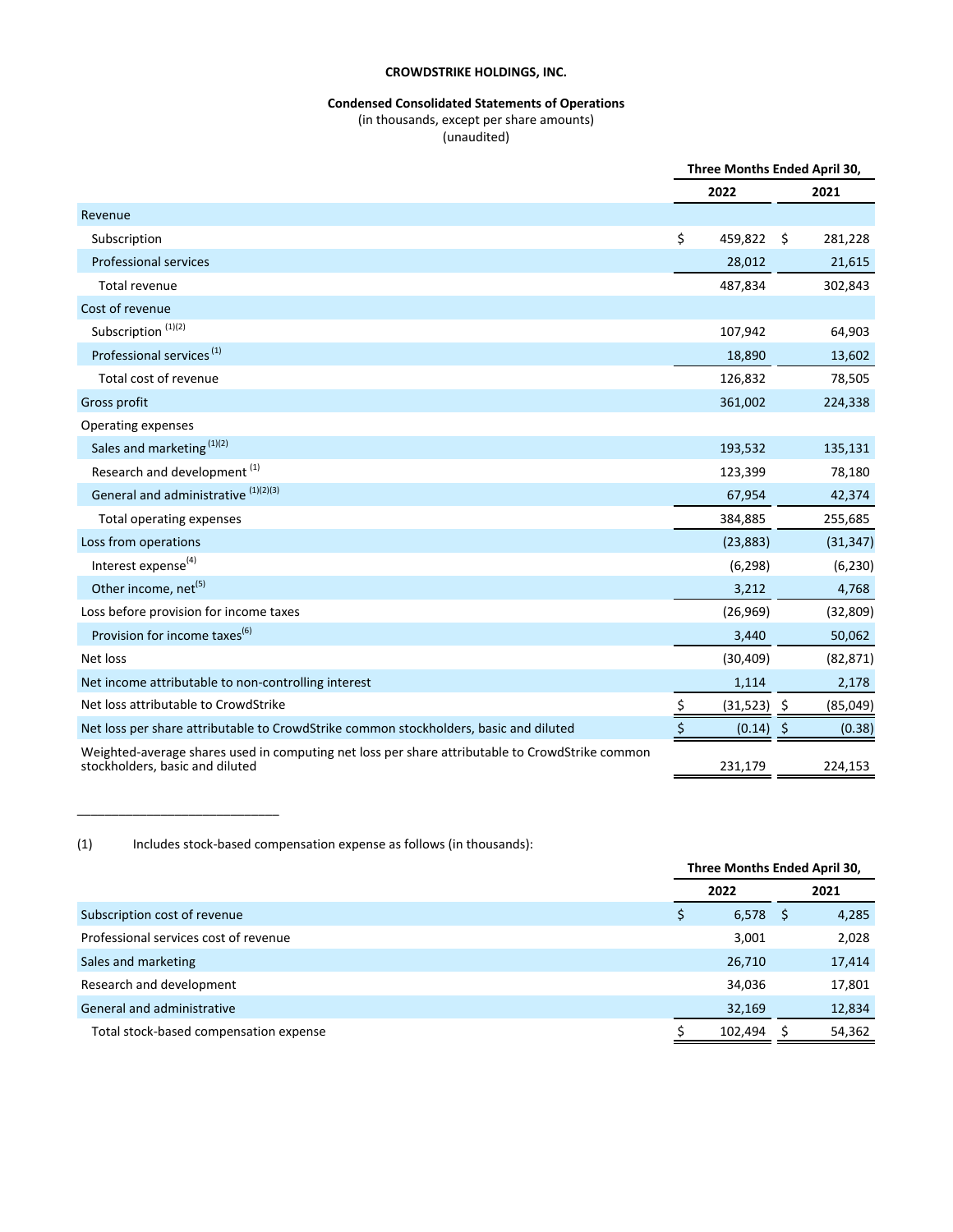(2) Includes amortization of acquired intangible assets, including purchased patents, as follows (in thousands):

|                                                  | Three Months Ended April 30, |       |      |       |  |
|--------------------------------------------------|------------------------------|-------|------|-------|--|
|                                                  | 2022                         |       | 2021 |       |  |
| Subscription cost of revenue                     |                              | 3,425 |      | 1,995 |  |
| Sales and marketing                              |                              | 649   |      | 422   |  |
| General and administrative                       |                              | 14    |      |       |  |
| Total amortization of acquired intangible assets |                              | 4.088 |      | 2.417 |  |

(3) Includes acquisition-related expenses as follows (in thousands):

|                                    | Three Months Ended April 30, |  |       |  |  |  |
|------------------------------------|------------------------------|--|-------|--|--|--|
|                                    | 2022                         |  | 2021  |  |  |  |
| General and administrative         | 301                          |  | 4.345 |  |  |  |
| Total acquisition-related expenses | 301                          |  | 4.345 |  |  |  |
|                                    |                              |  |       |  |  |  |

(4) Includes amortization of debt issuance costs and discount as follows (in thousands):

|                                                        | Three Months Ended April 30, |      |  |      |  |
|--------------------------------------------------------|------------------------------|------|--|------|--|
|                                                        |                              | 2022 |  | 2021 |  |
| Interest expense                                       |                              | 546  |  | 547  |  |
| Total amortization of debt issuance costs and discount |                              | 546  |  | 547  |  |
|                                                        |                              |      |  |      |  |

(5) Includes gains and other income from strategic investments as follows (in thousands):

|                                                         | Three Months Ended April 30, |      |       |  |  |
|---------------------------------------------------------|------------------------------|------|-------|--|--|
|                                                         | 2022                         | 2021 |       |  |  |
| Other income, net                                       | 2.229                        |      | 4,356 |  |  |
| Total gains and other income from strategic investments | .229                         |      | 4.356 |  |  |

(6) Includes tax costs for intellectual property integration relating to the Humio acquisition as follows (in thousands):

|                                  | Three Months Ended April 30, |      |        |  |  |
|----------------------------------|------------------------------|------|--------|--|--|
|                                  | 2022                         | 2021 |        |  |  |
| Provision for income taxes       |                              |      | 48.824 |  |  |
| Total provision for income taxes |                              |      | 48.824 |  |  |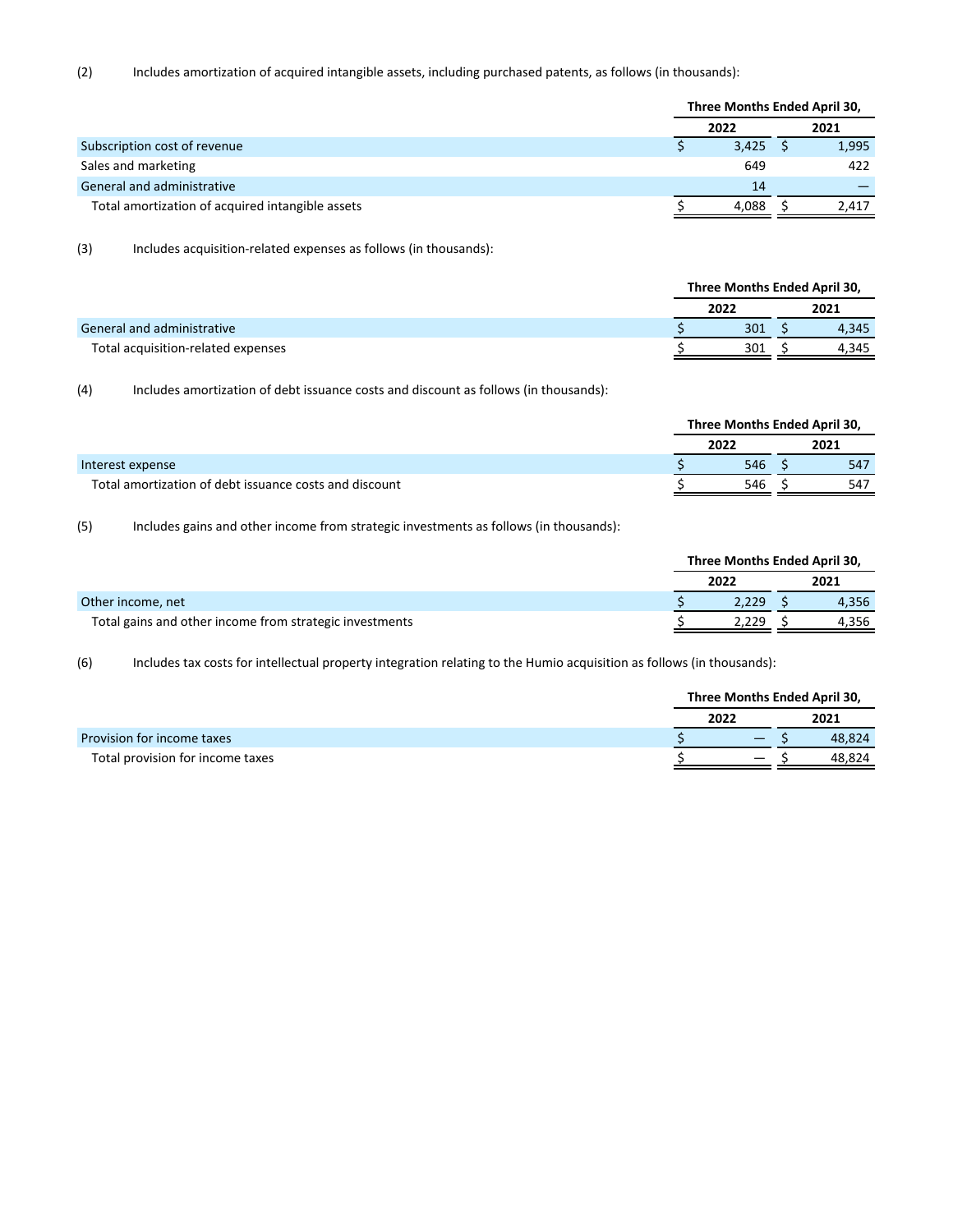# **Condensed Consolidated Balance Sheets** (in thousands) (unaudited)

|                                                         | April 30,   |            | January 31,   |            |
|---------------------------------------------------------|-------------|------------|---------------|------------|
|                                                         |             | 2022       |               | 2022       |
| <b>Assets</b>                                           |             |            |               |            |
| Current assets:                                         |             |            |               |            |
| Cash and cash equivalents                               | \$          | 2,152,736  | \$            | 1,996,633  |
| Accounts receivable, net of allowance for credit losses |             | 369,130    |               | 368,145    |
| Deferred contract acquisition costs, current            |             | 135,681    |               | 126,822    |
| Prepaid expenses and other current assets               |             | 75,511     |               | 79,352     |
| Total current assets                                    |             | 2,733,058  |               | 2,570,952  |
| Strategic investments                                   |             | 28,665     |               | 23,632     |
| Property and equipment, net                             |             | 316,309    |               | 260,577    |
| Operating lease right-of-use assets                     |             | 28,701     |               | 31,735     |
| Deferred contract acquisition costs, noncurrent         |             | 197,261    |               | 192,358    |
| Goodwill                                                |             | 416,228    |               | 416,445    |
| Intangible assets, net                                  |             | 93,945     |               | 97,336     |
| Other long-term assets                                  |             | 21,668     |               | 25,346     |
| <b>Total assets</b>                                     | \$          | 3,835,835  | \$            | 3,618,381  |
| Liabilities and Stockholders' Equity                    |             |            |               |            |
| <b>Current liabilities:</b>                             |             |            |               |            |
| Accounts payable                                        | \$          | 11,024     | \$            | 47,634     |
| Accrued expenses                                        |             | 94,966     |               | 83,382     |
| Accrued payroll and benefits                            |             | 116,406    |               | 104,563    |
| Operating lease liabilities, current                    |             | 9,967      |               | 9,820      |
| Deferred revenue                                        |             | 1,249,198  |               | 1,136,502  |
| Other current liabilities                               |             | 15,542     |               | 24,929     |
| <b>Total current liabilities</b>                        |             | 1,497,103  |               | 1,406,830  |
| Long-term debt                                          |             | 739,889    |               | 739,517    |
| Deferred revenue, noncurrent                            |             | 443,399    |               | 392,819    |
| Operating lease liabilities, noncurrent                 |             | 22,197     |               | 25,379     |
| Other liabilities, noncurrent                           |             | 16,250     |               | 16,193     |
| <b>Total liabilities</b>                                |             | 2,718,838  |               | 2,580,738  |
| Commitments and contingencies                           |             |            |               |            |
| <b>Stockholders' Equity</b>                             |             |            |               |            |
| Common stock, Class A and Class B                       |             | 116        |               | 115        |
| Additional paid-in capital                              |             | 2,103,054  |               | 1,991,807  |
| Accumulated deficit                                     |             | (996, 441) |               | (964, 918) |
| Accumulated other comprehensive loss                    |             | (4, 188)   |               | (1, 240)   |
| Total CrowdStrike Holdings, Inc. stockholders' equity   |             | 1,102,541  |               | 1,025,764  |
| Non-controlling interest                                |             | 14,456     |               | 11,879     |
| Total stockholders' equity                              |             | 1,116,997  |               | 1,037,643  |
| Total liabilities and stockholders' equity              | $\varsigma$ | 3,835,835  | $\ddot{\phi}$ | 3,618,381  |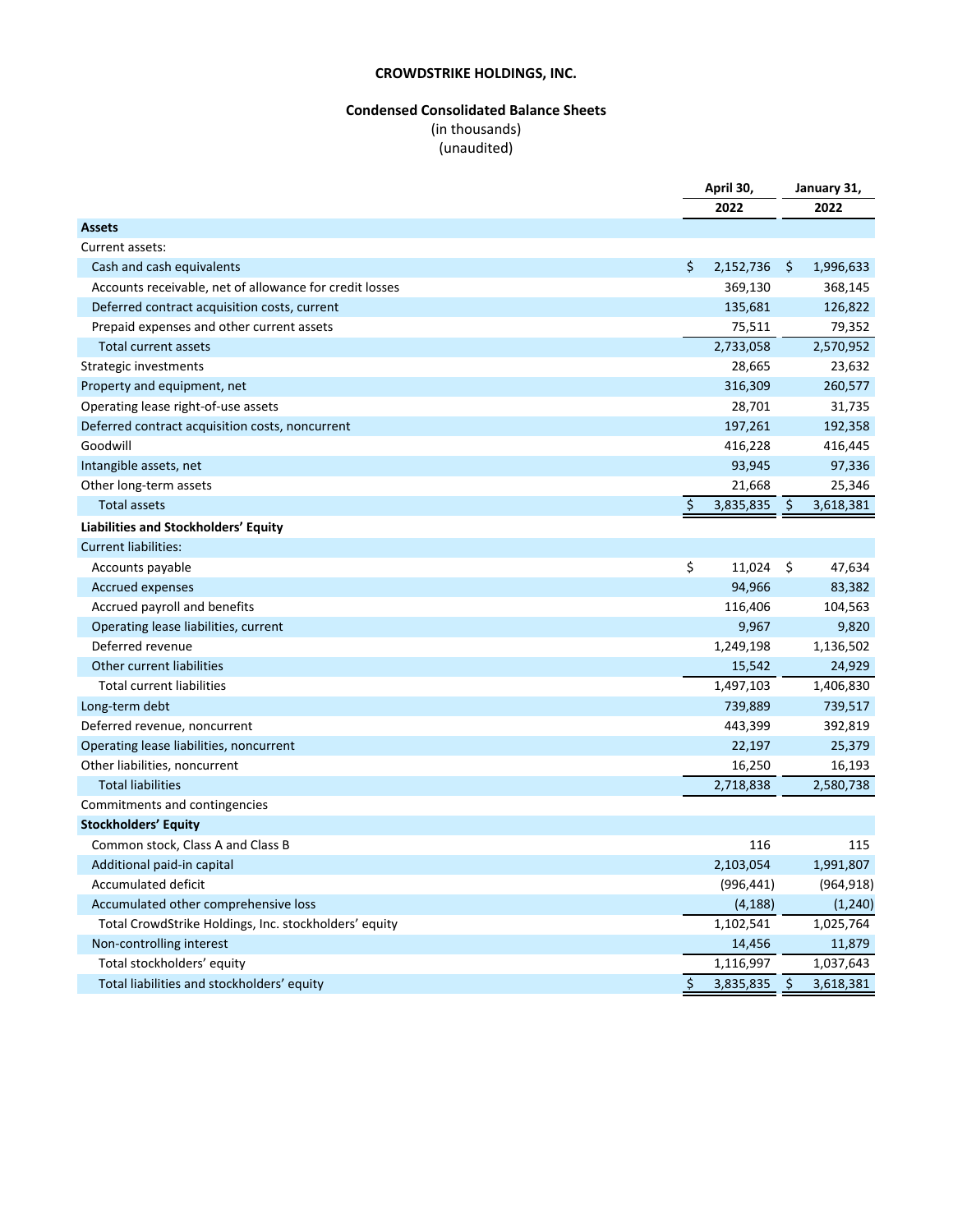# **Condensed Consolidated Statements of Cash Flows**

# (in thousands)

# (unaudited)

|                                                                                 |         | Three Months Ended April 30, |         |            |
|---------------------------------------------------------------------------------|---------|------------------------------|---------|------------|
|                                                                                 |         | 2022                         |         | 2021       |
| <b>Operating activities</b>                                                     |         |                              |         |            |
| Net loss                                                                        | \$      | $(30,409)$ \$                |         | (82, 871)  |
| Adjustments to reconcile net loss to net cash provided by operating activities: |         |                              |         |            |
| Depreciation and amortization                                                   |         | 16,341                       |         | 11,974     |
| Amortization of intangible assets                                               |         | 4,088                        |         | 2,417      |
| Amortization of deferred contract acquisition costs                             |         | 37,592                       |         | 24,376     |
| Non-cash operating lease costs                                                  |         | 2,237                        |         | 2,180      |
| Stock-based compensation expense                                                |         | 102,494                      |         | 54,362     |
| Deferred income taxes                                                           |         | 1,752                        |         | (207)      |
| Non-cash interest expense                                                       |         | 669                          |         | 595        |
| Change in fair value of strategic investments                                   |         | (2,208)                      |         | (4, 356)   |
| Changes in operating assets and liabilities, net of impact of acquisitions      |         |                              |         |            |
| Accounts receivable, net                                                        |         | (1,058)                      |         | 31,740     |
| Deferred contract acquisition costs                                             |         | (51, 354)                    |         | (36, 400)  |
| Prepaid expenses and other assets                                               |         | 4,243                        |         | (685)      |
| Accounts payable                                                                |         | (36, 431)                    |         | (10, 562)  |
| Accrued expenses and other liabilities                                          |         | (7,300)                      |         | 42,180     |
| Accrued payroll and benefits                                                    |         | 13,235                       |         | 5,969      |
| <b>Operating lease liabilities</b>                                              |         | (2,210)                      |         | (2, 555)   |
| Deferred revenue                                                                |         | 163,276                      |         | 109,376    |
| Net cash provided by operating activities                                       |         | 214,957                      |         | 147,533    |
| <b>Investing activities</b>                                                     |         |                              |         |            |
| Purchases of property and equipment                                             |         | (52, 211)                    |         | (25, 796)  |
| Capitalized internal-use software and website development costs                 |         | (5,214)                      |         | (4, 434)   |
| Purchases of strategic investments                                              |         | (2,825)                      |         | (1,309)    |
| Business acquisitions, net of cash acquired                                     |         |                              |         | (353, 407) |
| Purchases of intangible assets                                                  |         | (700)                        |         |            |
| Net cash used in investing activities                                           |         | (60, 950)                    |         | (384, 946) |
| <b>Financing activities</b>                                                     |         |                              |         |            |
| Payments of debt issuance costs related to revolving line of credit             |         |                              |         | (219)      |
| Payment of debt issuance costs related to Senior Notes                          |         |                              |         | (1,581)    |
| Proceeds from issuance of common stock upon exercise of stock options           |         | 3,106                        |         | 3,754      |
| Capital contributions from non-controlling interest holders                     |         | 1,462                        |         | 655        |
| Net cash provided by financing activities                                       |         | 4,568                        |         | 2,609      |
|                                                                                 |         |                              |         |            |
| Effect of foreign exchange rates on cash and cash equivalents                   |         | (2, 472)                     |         | 1,193      |
|                                                                                 |         |                              |         |            |
| Net decrease in cash and cash equivalents                                       |         | 156,103                      |         | (233, 611) |
|                                                                                 |         |                              |         |            |
| Cash and cash equivalents, beginning of period                                  |         | 1,996,633                    |         | 1,918,608  |
| Cash and cash equivalents, end of period                                        | $\zeta$ | 2,152,736                    | $\zeta$ | 1,684,997  |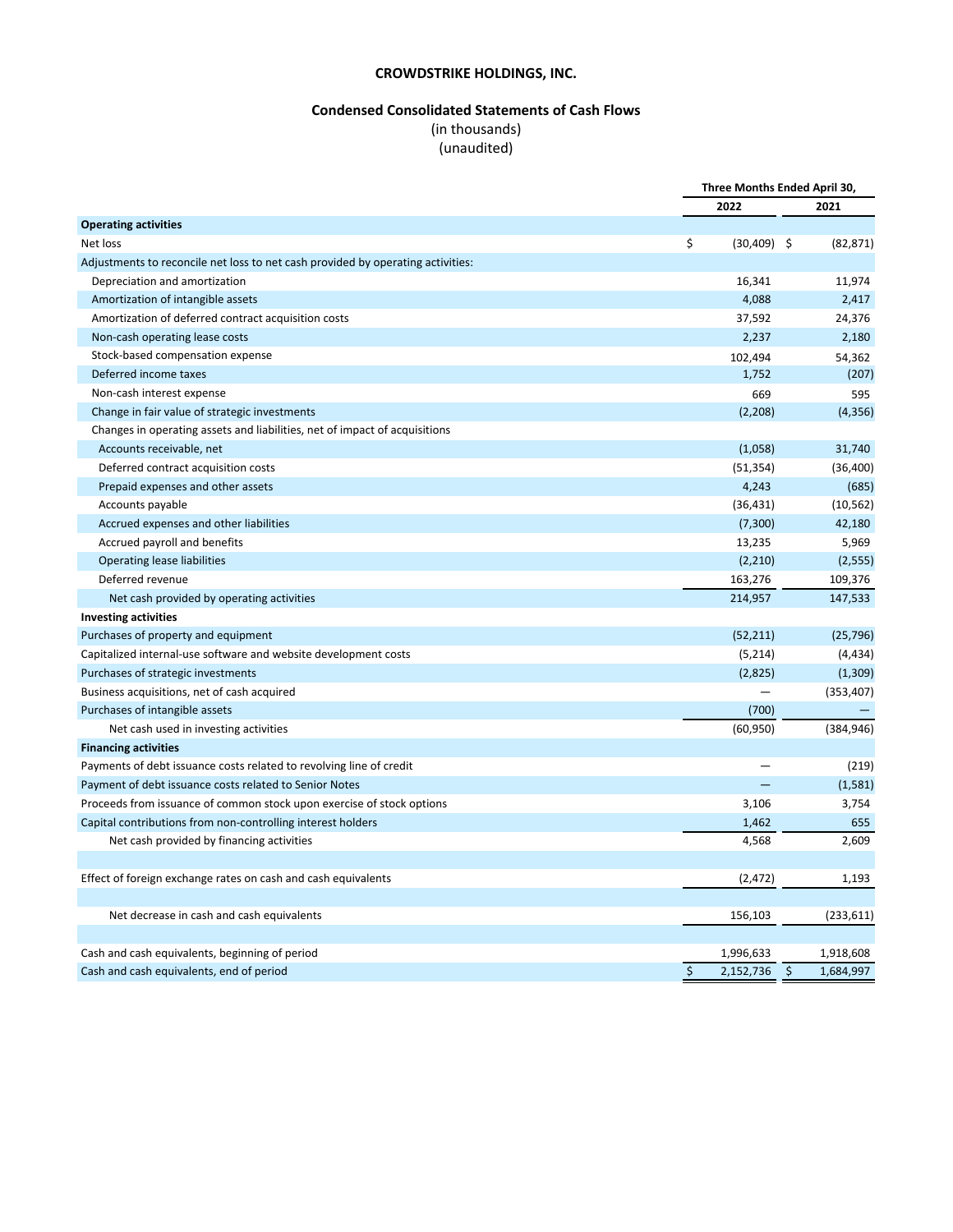### **GAAP to Non-GAAP Reconciliations** (in thousands, except percentages)

(unaudited)

|                                                                                   |                    | Three Months Ended April 30, |                     |           |
|-----------------------------------------------------------------------------------|--------------------|------------------------------|---------------------|-----------|
|                                                                                   |                    | 2022                         |                     | 2021      |
| GAAP subscription revenue                                                         | $\dot{\mathsf{S}}$ | 459,822                      | \$                  | 281,228   |
| GAAP professional services revenue                                                |                    | 28,012                       |                     | 21,615    |
| <b>GAAP</b> total revenue                                                         | $\zeta$            | 487,834                      | \$                  | 302,843   |
|                                                                                   |                    |                              |                     |           |
| GAAP subscription gross profit                                                    | \$                 | 351,880                      | \$                  | 216,325   |
| Stock based compensation expense                                                  |                    | 6,578                        |                     | 4,285     |
| Amortization of acquired intangible assets                                        |                    | 3,425                        |                     | 1,995     |
| Non-GAAP subscription gross profit                                                | \$                 | 361,883                      | \$                  | 222,605   |
|                                                                                   |                    |                              |                     |           |
| GAAP subscription gross margin                                                    |                    | 77 %                         |                     | 77 %      |
| Non-GAAP subscription gross margin                                                |                    | 79 %                         |                     | 79 %      |
|                                                                                   |                    |                              |                     |           |
| GAAP professional services gross profit                                           | \$                 | 9,122                        | \$                  | 8,013     |
| Stock based compensation expense                                                  |                    | 3,001                        |                     | 2,028     |
| Non-GAAP professional services gross profit                                       | $\zeta$            | 12,123                       | $\ddot{\mathsf{S}}$ | 10,041    |
|                                                                                   |                    |                              |                     |           |
| GAAP professional services gross margin                                           |                    | 33 %                         |                     | 37 %      |
| Non-GAAP professional services gross margin                                       |                    | 43 %                         |                     | 46 %      |
|                                                                                   |                    |                              |                     |           |
| Total GAAP gross margin                                                           |                    | 74 %                         |                     | 74 %      |
| Total Non-GAAP gross margin                                                       |                    | 77 %                         |                     | 77 %      |
|                                                                                   |                    |                              |                     |           |
| GAAP sales and marketing operating expenses                                       | \$                 | 193,532                      | \$                  | 135,131   |
| Stock based compensation expense                                                  |                    | (26, 710)                    |                     | (17, 414) |
| Amortization of acquired intangible assets                                        |                    | (649)                        |                     | (422)     |
| Non-GAAP sales and marketing operating expenses                                   | \$                 | 166,173                      | \$                  | 117,295   |
|                                                                                   |                    |                              |                     |           |
| GAAP sales and marketing operating expenses as a percentage of revenue            |                    | 40 %                         |                     | 45 %      |
| Non-GAAP sales and marketing operating expenses as a percentage of revenue        |                    | 34 %                         |                     | 39 %      |
|                                                                                   |                    |                              |                     |           |
| GAAP research and development operating expenses                                  | \$                 | 123,399                      | \$                  | 78,180    |
| Stock based compensation expense                                                  |                    | (34, 036)                    |                     | (17, 801) |
| Non-GAAP research and development operating expenses                              | \$                 | 89,363                       | \$                  | 60,379    |
|                                                                                   |                    |                              |                     |           |
| GAAP research and development operating expenses as a percentage of revenue       |                    | 25 %                         |                     | 26 %      |
| Non-GAAP research and development operating expenses as a percentage of revenue   |                    | 18 %                         |                     | 20 %      |
|                                                                                   |                    |                              |                     |           |
| GAAP general and administrative operating expenses                                | \$                 | 67,954                       | \$                  | 42,374    |
| Stock based compensation expense                                                  |                    | (32, 169)                    |                     | (12, 834) |
| Acquisition-related expenses                                                      |                    | (301)                        |                     | (4, 345)  |
| Amortization of acquired intangible assets                                        |                    | (14)                         |                     |           |
| Non-GAAP general and administrative operating expenses                            | \$                 | 35,470                       | \$                  | 25,195    |
|                                                                                   |                    |                              |                     |           |
| GAAP general and administrative operating expenses as a percentage of revenue     |                    | 14 %                         |                     | 14 %      |
| Non-GAAP general and administrative operating expenses as a percentage of revenue |                    | 7 %                          |                     | 8 %       |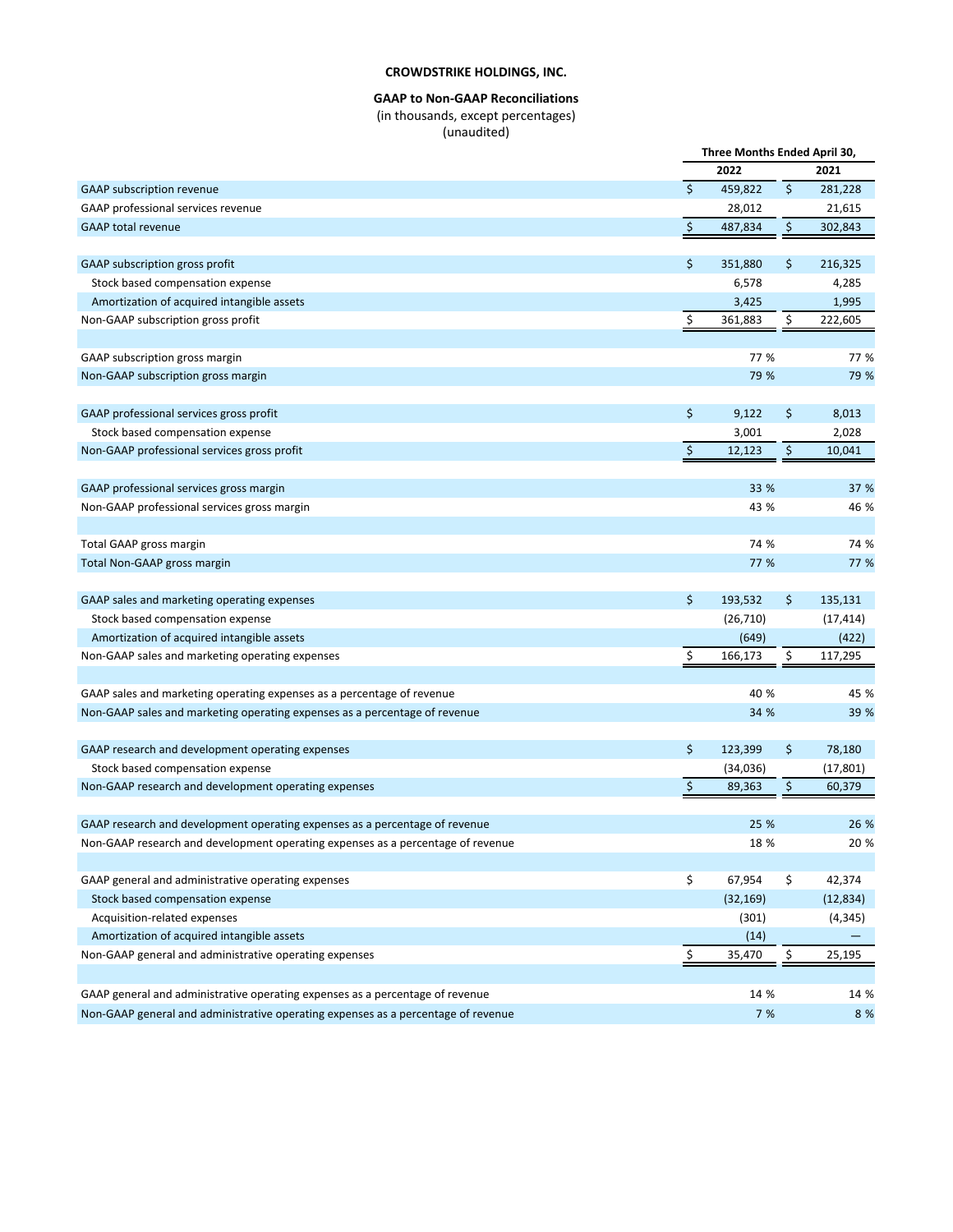#### **GAAP** to Non-GAAP Reconciliations (continued)

(in thousands, except per share amounts)

(unaudited)

|                                                                                                                                     |              | Three Months Ended April 30, |              |           |
|-------------------------------------------------------------------------------------------------------------------------------------|--------------|------------------------------|--------------|-----------|
|                                                                                                                                     |              | 2022                         |              | 2021      |
| <b>GAAP</b> loss from operations                                                                                                    | $\mathsf{S}$ | (23, 883)                    | $\mathsf{S}$ | (31, 347) |
| Stock based compensation expense                                                                                                    |              | 102,494                      |              | 54,362    |
| Amortization of acquired intangible assets                                                                                          |              | 4,088                        |              | 2,417     |
| Acquisition-related expenses                                                                                                        |              | 301                          |              | 4,345     |
| Non-GAAP income from operations                                                                                                     | $\zeta$      | 83,000                       | $\zeta$      | 29,777    |
|                                                                                                                                     |              |                              |              |           |
| <b>GAAP</b> operating margin                                                                                                        | $(5)$ %      |                              | $(10)$ %     |           |
| Non-GAAP operating margin                                                                                                           |              |                              | 17 %         |           |
|                                                                                                                                     |              |                              |              |           |
| GAAP net loss attributable to CrowdStrike                                                                                           | \$           | (31,523)                     | \$           | (85,049)  |
| Stock based compensation expense                                                                                                    |              | 102,494                      |              | 54,362    |
| Amortization of acquired intangible assets                                                                                          |              | 4,088                        |              | 2,417     |
| Acquisition-related expenses                                                                                                        |              | 301                          |              | 4,345     |
| Amortization of debt issuance costs and discount                                                                                    |              | 546                          |              | 547       |
| Provision for income taxes <sup>(1)</sup>                                                                                           |              |                              |              | 48,824    |
| Gains and other income from strategic investments attributable to CrowdStrike                                                       |              | (1, 114)                     |              | (2, 178)  |
| Non-GAAP net income attributable to CrowdStrike                                                                                     | $\zeta$      | 74,792                       | $\zeta$      | 23,268    |
|                                                                                                                                     |              |                              |              |           |
| Weighted-average shares used in computing basic net loss per share attributable to CrowdStrike common                               |              |                              |              |           |
| stockholders (GAAP)                                                                                                                 |              | 231,179                      |              | 224,153   |
|                                                                                                                                     |              |                              |              |           |
| GAAP basic net loss per share attributable to CrowdStrike common stockholders                                                       |              | (0.14)                       | \$           | (0.38)    |
|                                                                                                                                     |              |                              |              |           |
| GAAP diluted net loss per share attributable to CrowdStrike common stockholders                                                     | \$           | (0.14)                       | \$           | (0.38)    |
| Stock-based compensation                                                                                                            |              | 0.43                         |              | 0.23      |
| Amortization of acquired intangible assets                                                                                          |              | 0.02                         |              | 0.01      |
| Acquisition-related expenses                                                                                                        |              |                              |              | 0.02      |
| Provision for income taxes <sup>(1)</sup>                                                                                           |              |                              |              | 0.21      |
| Adjustment to fully diluted earnings per share <sup>(2)</sup>                                                                       |              |                              |              | 0.02      |
| Gains and other income from strategic investments attributable to CrowdStrike                                                       |              |                              |              | (0.01)    |
| Non-GAAP diluted net income per share attributable to CrowdStrike common stockholders                                               |              | 0.31                         | \$           | 0.10      |
|                                                                                                                                     |              |                              |              |           |
| Weighted-average shares used in diluted net income (loss) per share attributable to CrowdStrike common<br>stockholders calculation: |              |                              |              |           |
| $C^{\text{A}}$                                                                                                                      |              | <b>221170</b>                |              | $224.152$ |

| <b>GAAP</b> | 231.179 | 224,153 |
|-------------|---------|---------|
| Non-GAAP    | 238,654 | 237,363 |

 $\overline{\phantom{a}}$  , and the set of the set of the set of the set of the set of the set of the set of the set of the set of the set of the set of the set of the set of the set of the set of the set of the set of the set of the s

<sup>(1)</sup> We use our GAAP provision for income taxes for the purpose of determining our non-GAAP income tax expense. The tax costs for intellectual property integration relating to the Humio acquisition is included in the GAAP provision for income taxes during the first quarter of fiscal 2022. The income tax benefits related to stockbased compensation, amortization of acquired intangibles assets, including purchased patents, acquisition related expenses, amortization of debt issuance costs and discount, gains and other income from strategic investments attributable to CrowdStrike and legal reserve and settlement charges or benefits included in the GAAP provision for income taxes were not material for all periods presented.

<sup>(2)</sup> For periods in which we had diluted non-GAAP net income per share attributable to CrowdStrike common stockholders, the sum of the impact of individual reconciling items may not total to diluted Non-GAAP net income per share attributable to CrowdStrike common stockholders because the basic share counts used to calculate GAAP net loss per share attributable to CrowdStrike common stockholders differ from the diluted share counts used to calculate non-GAAP net income per share attributable to CrowdStrike common stockholders and because of rounding differences. The GAAP net loss per share attributable to CrowdStrike common stockholders calculation uses a lower share count as it excludes dilutive shares which are included in calculating the non-GAAP net income per share attributable to CrowdStrike common stockholders.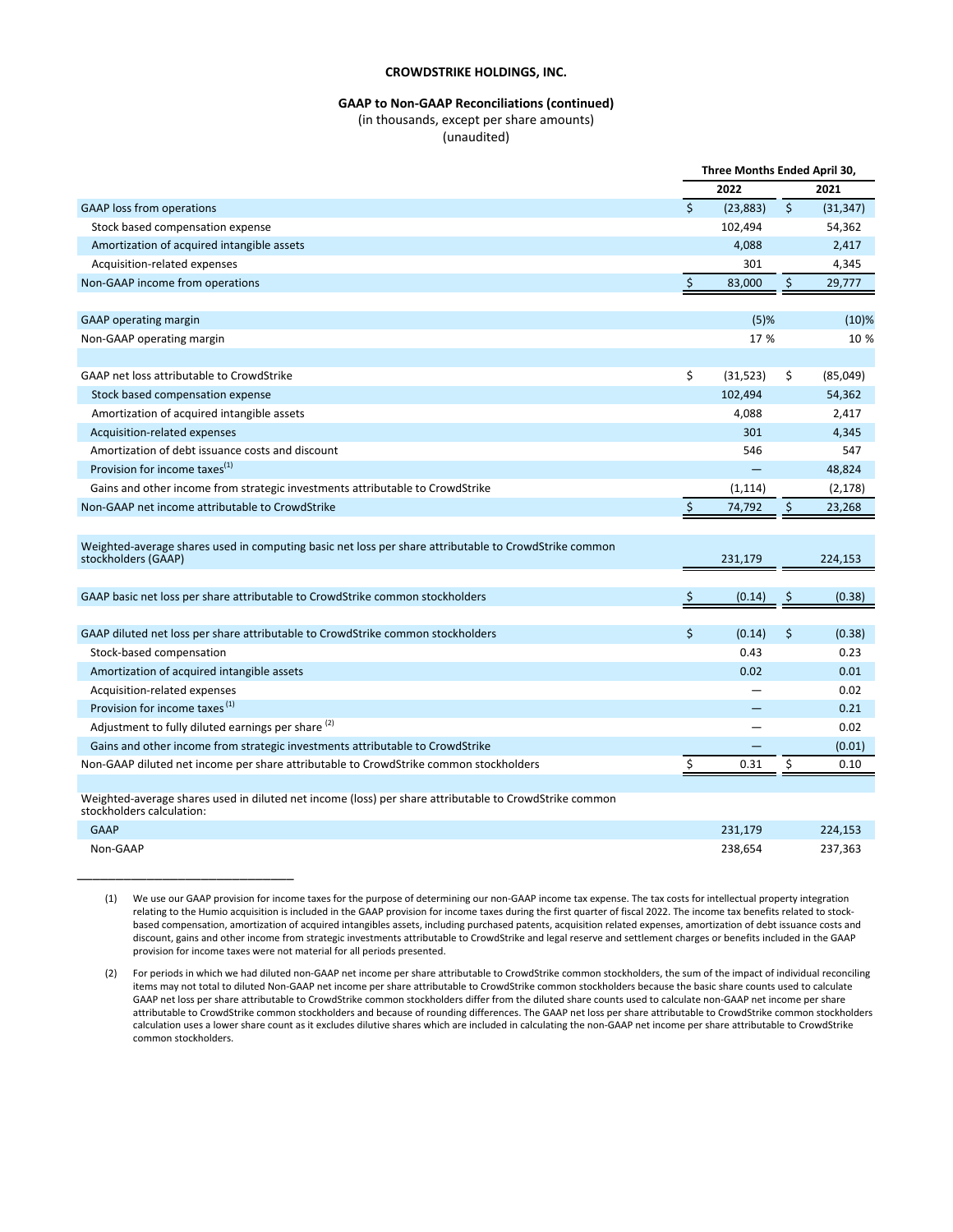# **GAAP** to Non-GAAP Reconciliations (continued)

(in thousands, except percentages)

(unaudited)

|                                                                                            | Three Months Ended April 30, |           |    |            |
|--------------------------------------------------------------------------------------------|------------------------------|-----------|----|------------|
|                                                                                            |                              | 2022      |    | 2021       |
| GAAP net cash provided by operating activities                                             | S                            | 214,957   | \$ | 147,533    |
| Purchases of property and equipment                                                        |                              | (52, 211) |    | (25, 796)  |
| Capitalized internal-use software and website development costs                            |                              | (5,214)   |    | (4, 434)   |
| Free cash flow                                                                             |                              | 157,532   |    | 117,303    |
|                                                                                            |                              |           |    |            |
| GAAP net cash used in investing activities                                                 | \$                           | (60, 950) | \$ | (384, 946) |
| GAAP net cash provided by financing activities                                             | \$                           | 4,568     | \$ | 2,609      |
|                                                                                            |                              |           |    |            |
| GAAP net cash provided by operating activities as a percentage of revenue                  |                              | 44 %      |    | 49 %       |
| Purchases of property and equipment as a percentage of revenue                             |                              | (11)%     |    | $(9)$ %    |
| Capitalized internal-use software and website development costs as a percentage of revenue |                              | $(1)$ %   |    | $(1)$ %    |
| Free cash flow margin                                                                      |                              | 32 %      |    | 39 %       |

**###**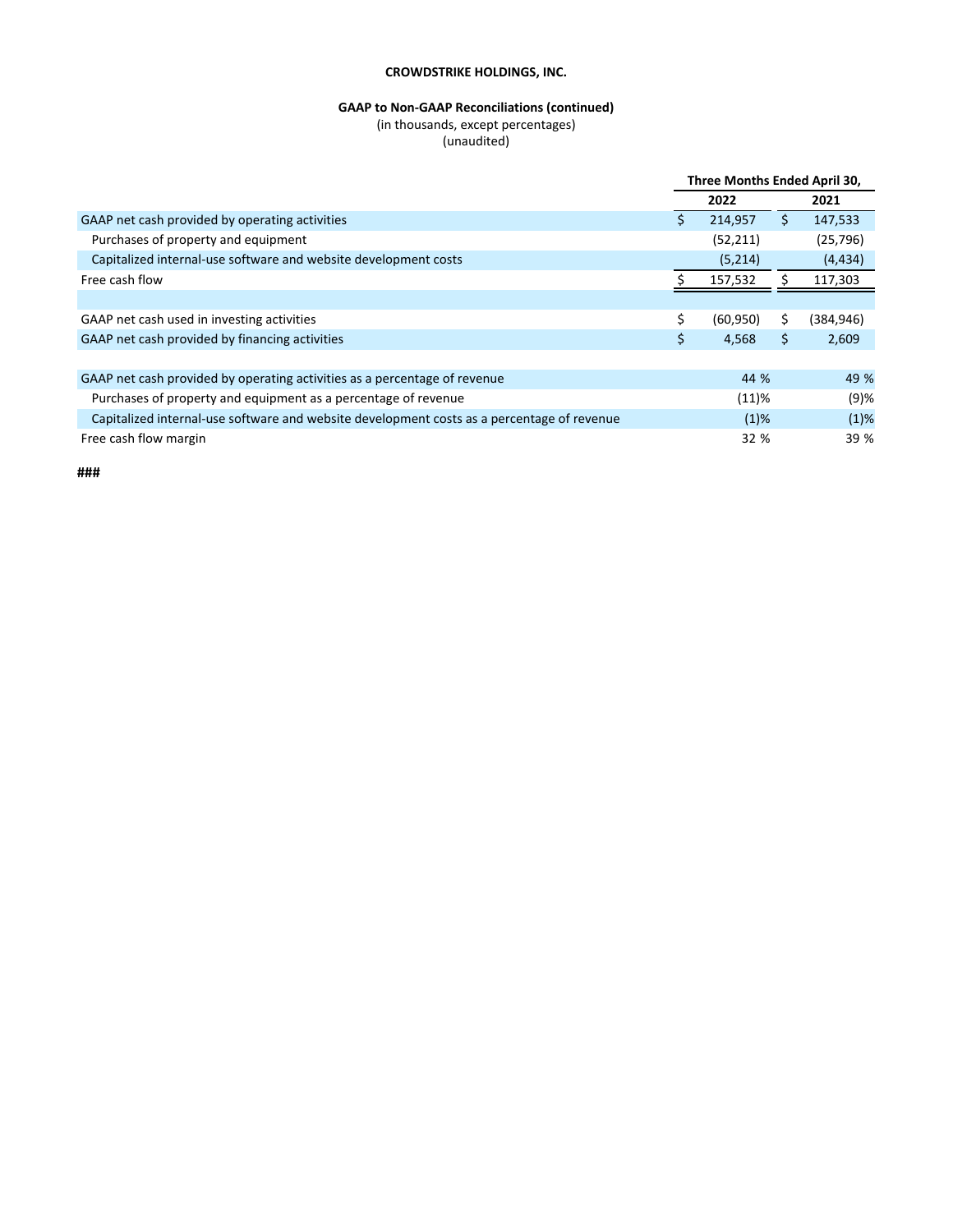### **Explanation of Non-GAAP Financial Measures**

In addition to our results determined in accordance with U.S. generally accepted accounting principles ("GAAP"), we believe the following non-GAAP measures are useful in evaluating our operating performance. We use the following non-GAAP financial information to evaluate our ongoing operations and for internal planning and forecasting purposes. We believe that non-GAAP financial information, when taken collectively, may be helpful to investors because it provides consistency and comparability with past financial performance. However, non-GAAP financial information is presented for supplemental informational purposes only, has limitations as an analytical tool, and should not be considered in isolation or as a substitute for financial information presented in accordance with GAAP.

Other companies, including companies in our industry, may calculate similarly titled non-GAAP measures differently or may use other measures to evaluate their performance, all of which could reduce the usefulness of our non-GAAP financial measures as tools for comparison. In addition, the utility of free cash flow as a measure of our financial performance and liquidity is limited as it does not represent the total increase or decrease in our cash balance for a given period.

Investors are encouraged to review the related GAAP financial measures and the reconciliation of these non-GAAP financial measures to their most directly comparable GAAP financial measures and not rely on any single financial measure to evaluate our business.

### **Non-GAAP Subscription Gross Profit and Non-GAAP Subscription Gross Margin**

We define non-GAAP subscription gross profit and non-GAAP subscription gross margin as GAAP subscription gross profit and GAAP subscription gross margin, respectively, excluding stock-based compensation expense and amortization of acquired intangible assets. We believe non-GAAP subscription gross profit and non-GAAP subscription gross margin provide our management and investors consistency and comparability with our past financial performance and facilitate period-to-period comparisons of operations, as these measures eliminate the effects of certain variables unrelated to our overall operating performance.

### *Non-GAAP Income from Operations*

We define non-GAAP income from operations as GAAP loss from operations excluding stock-based compensation expense, amortization of acquired intangible assets, including purchased patents, acquisition-related expenses and legal reserve and settlement charges or benefits. We believe non-GAAP income from operations provides our management and investors consistency and comparability with our past financial performance and facilitate period-to-period comparisons of operations, as this metric generally eliminates the effects of certain variables unrelated to our overall operating performance.

### **Non-GAAP Net Income Attributable to CrowdStrike**

We define non-GAAP net income attributable to CrowdStrike as GAAP net loss attributable to CrowdStrike excluding stockbased compensation expense, amortization of acquired intangible assets, including purchased patents, acquisition-related expenses, amortization of debt issuance costs and discount, gains and other income from strategic investments, legal reserve and settlement charges or benefits and the tax costs for intellectual property integration relating to the Humio acquisition. We believe non-GAAP net income attributable to CrowdStrike provides our management and investors consistency and comparability with our past financial performance and facilitates period-to-period comparisons, as this metric generally eliminates the effects of certain variables unrelated to our overall performance.

### **Non-GAAP** Net Income per Share Attributable to CrowdStrike Common Stockholders, Basic and Diluted

We define non-GAAP net income per share attributable to CrowdStrike common stockholders, as non-GAAP net income attributable to CrowdStrike divided by the weighted-average shares outstanding, which includes the dilutive effect of potentially diluted common stock equivalents outstanding during the period. We may periodically incur charges or receive payments in connection with litigation settlements. We exclude these charges and payments received from non-GAAP net income attributable to CrowdStrike when associated with a significant settlement because we do not believe they are reflective of ongoing business and operating results.